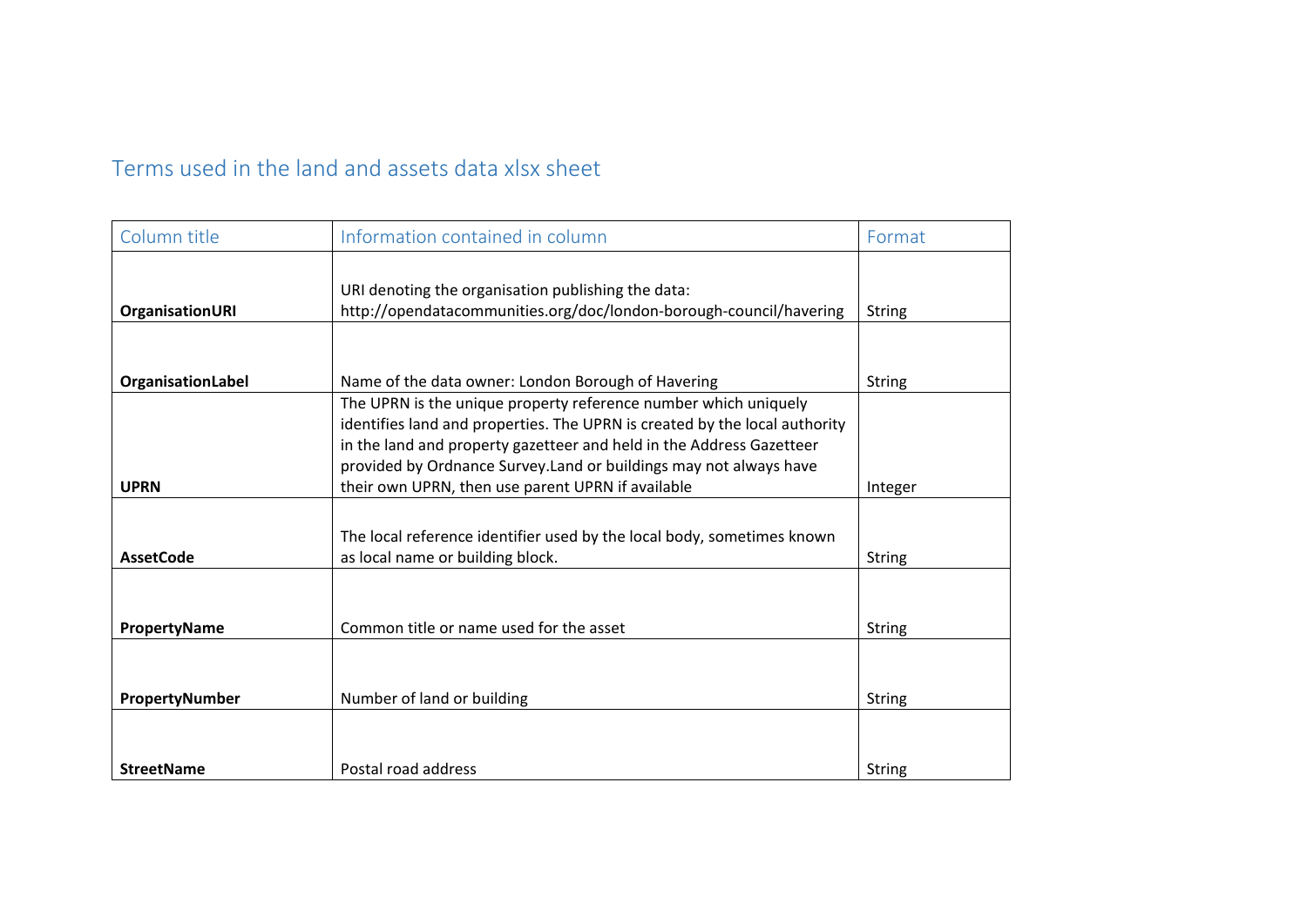| Locality                         | Locality within post town                                               | <b>String</b> |
|----------------------------------|-------------------------------------------------------------------------|---------------|
|                                  |                                                                         |               |
| PostTown                         | Name of post town or town                                               | <b>String</b> |
|                                  |                                                                         |               |
| <b>PostCode</b>                  | To identify the postal address of the land or building                  | <b>String</b> |
|                                  |                                                                         |               |
| <b>GeoX</b>                      | Easting grid reference according to Ordnance Survey                     | Integer       |
|                                  |                                                                         |               |
| <b>GeoY</b>                      | Northing grid reference according to Ordnance Survey                    | Integer       |
|                                  | Indicate which coordinate reference system the geographic coordinate    |               |
| CoordinateReferenceSystem        | will refer to.                                                          | <b>String</b> |
|                                  |                                                                         |               |
| <b>TenureType</b>                | States if local authority owns the freehold or the leasehold            | <b>String</b> |
|                                  |                                                                         |               |
| <b>TenureDetail</b>              | The tenure arrangements for the asset (LGA recommended categories)      | <b>String</b> |
|                                  |                                                                         |               |
| <b>TenureDetailLBHCategories</b> | The tenure arrangements for the asset (LB Havering internal categories) | <b>String</b> |